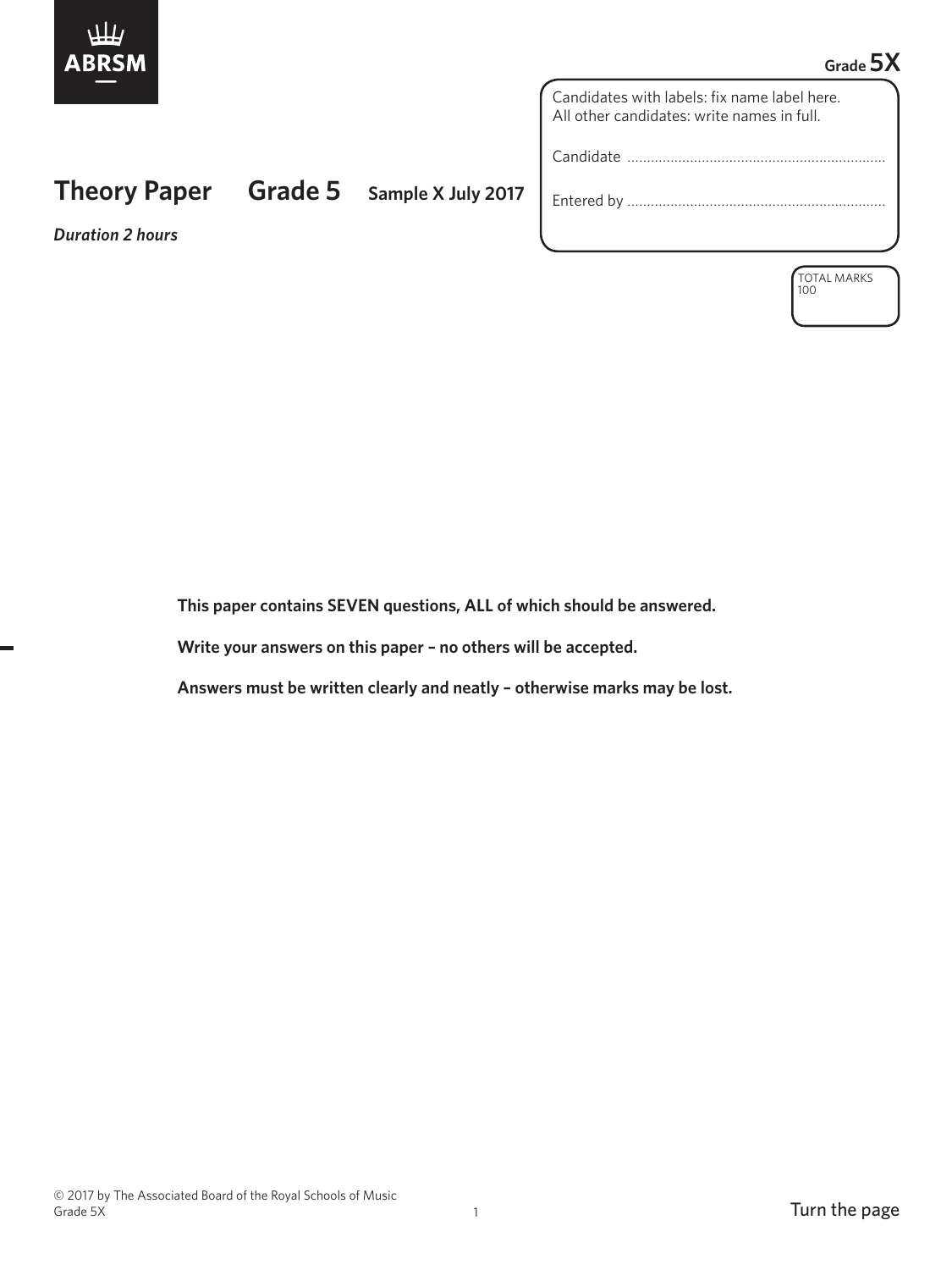

(b) Look at the following extract and then answer the questions below.



(i) Describe the chords marked  $\overline{A}$ ,  $\overline{B}$  and  $\overline{C}$  as I, II, IV or V. Also indicate whether the lowest note of the chord is the root (a), 3rd (b) or 5th (c). The key is Bb major.

|      |                                                                                                                                            | (2) |
|------|--------------------------------------------------------------------------------------------------------------------------------------------|-----|
|      |                                                                                                                                            | (2) |
|      |                                                                                                                                            | (2) |
| (ii) | Name each of the ornaments in the right-hand part of bars 1 and 3.                                                                         |     |
|      |                                                                                                                                            | (2) |
|      |                                                                                                                                            | (2) |
|      | (iii) Give the technical name (e.g. tonic, dominant) of the note in the right-hand part<br>marked $X$ . Remember that the key is Bb major. |     |
|      |                                                                                                                                            | (2) |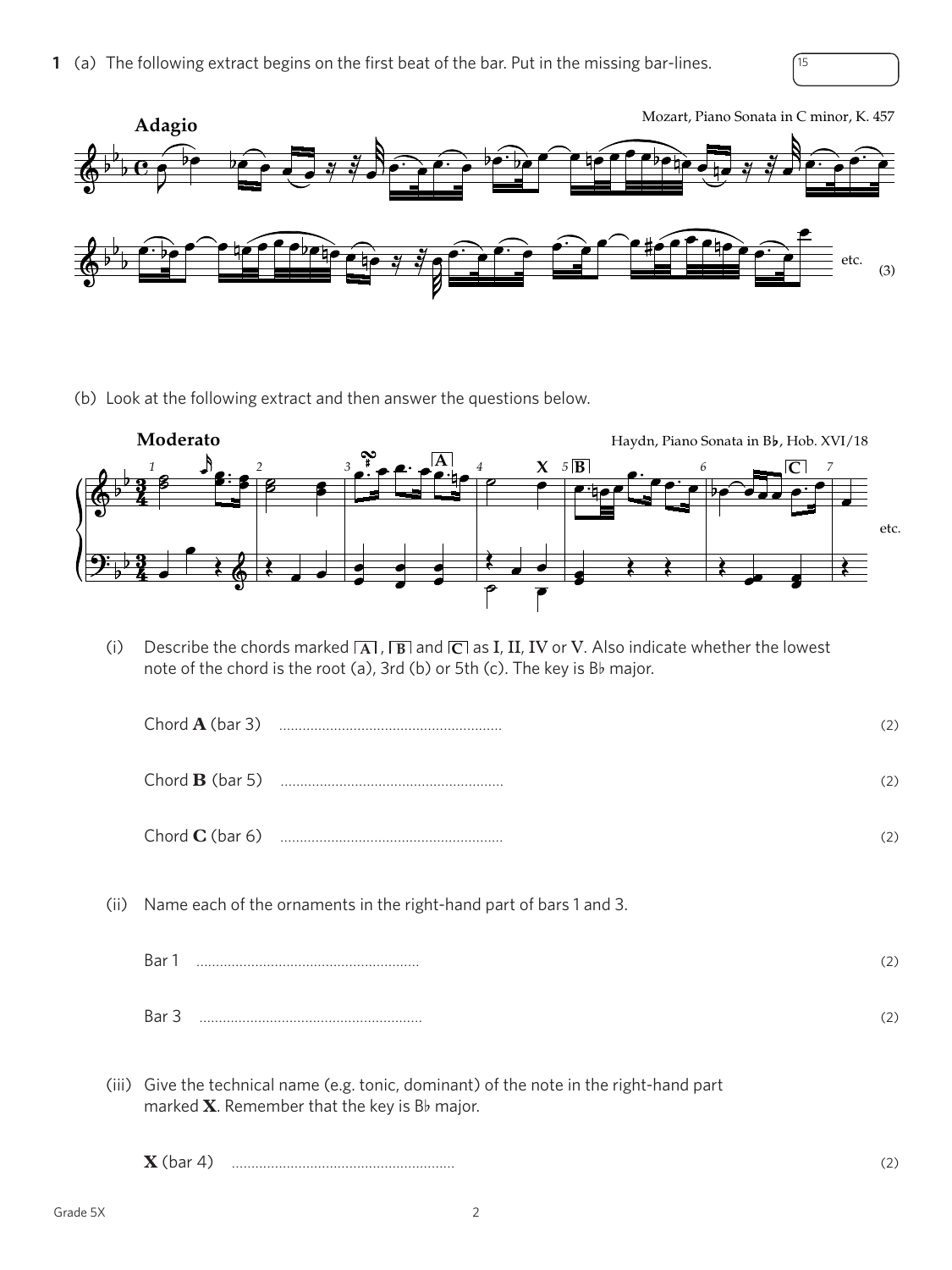**2** (a) Describe fully (e.g. minor 3rd, perfect 5th) each of these melodic intervals.  $\sqrt{10}$ 



(b) *After* each of these notes write a *higher* note to form the named *melodic* interval.



perfect 4th perfect 5th

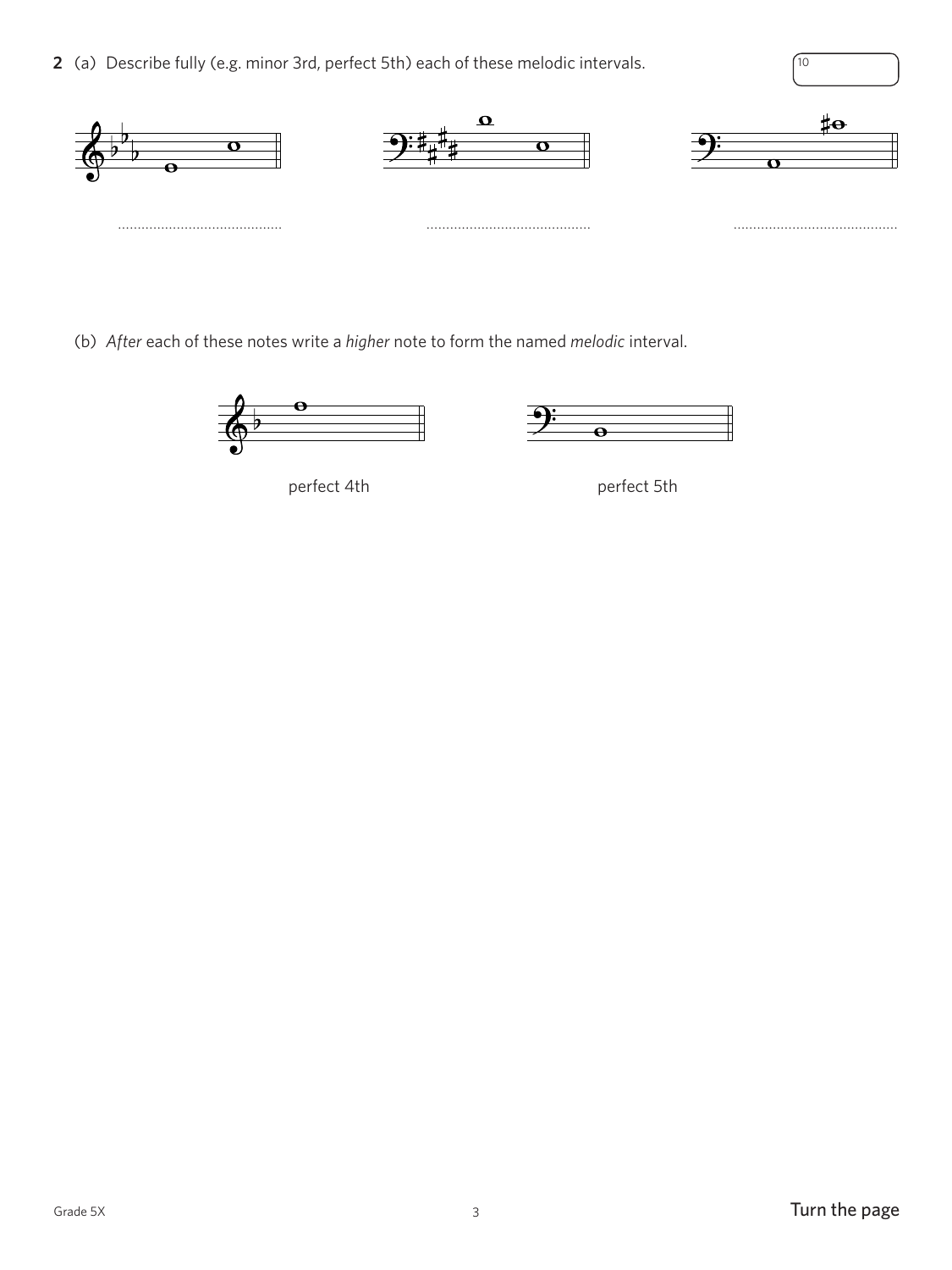**3** Look at this extract, which is adapted from a piece for violin and piano by Adam Carse, and then answer the questions that follow.



© 1921 Stainer & Bell Ltd, 23 Gruneisen Road, London N3 1DZ, www.stainer.co.uk Reproduced from *Fiddle Fancies.*

(a) (i) **Mark clearly on the music**, using the appropriate capital letter for identification, one example of each of the following. Also give the bar number of each of your answers, as shown in the answer to **A**.

10

 $\bf{A}$  an instruction to get gradually quieter. Bar ... $4...$ 

| <b>B</b> in bars 1-4 of the violin part, a supertonic note<br>in the key of D major (circle the note concerned). Bar           | (2) |
|--------------------------------------------------------------------------------------------------------------------------------|-----|
| $C$ in bars 1-4 of the right-hand piano part, a note that<br>is not in the key of D major (circle the note concerned). Bar     | (2) |
| <b>D</b> in bars $5-8$ of the piano part, a note that is an<br>enharmonic equivalent of Eb (circle the note concerned).<br>Bar | (2) |

 (ii) Rewrite the first right-hand piano chord of the extract so that it sounds at the same pitch, but using the tenor C clef. Remember to put in the clef and the key signature.

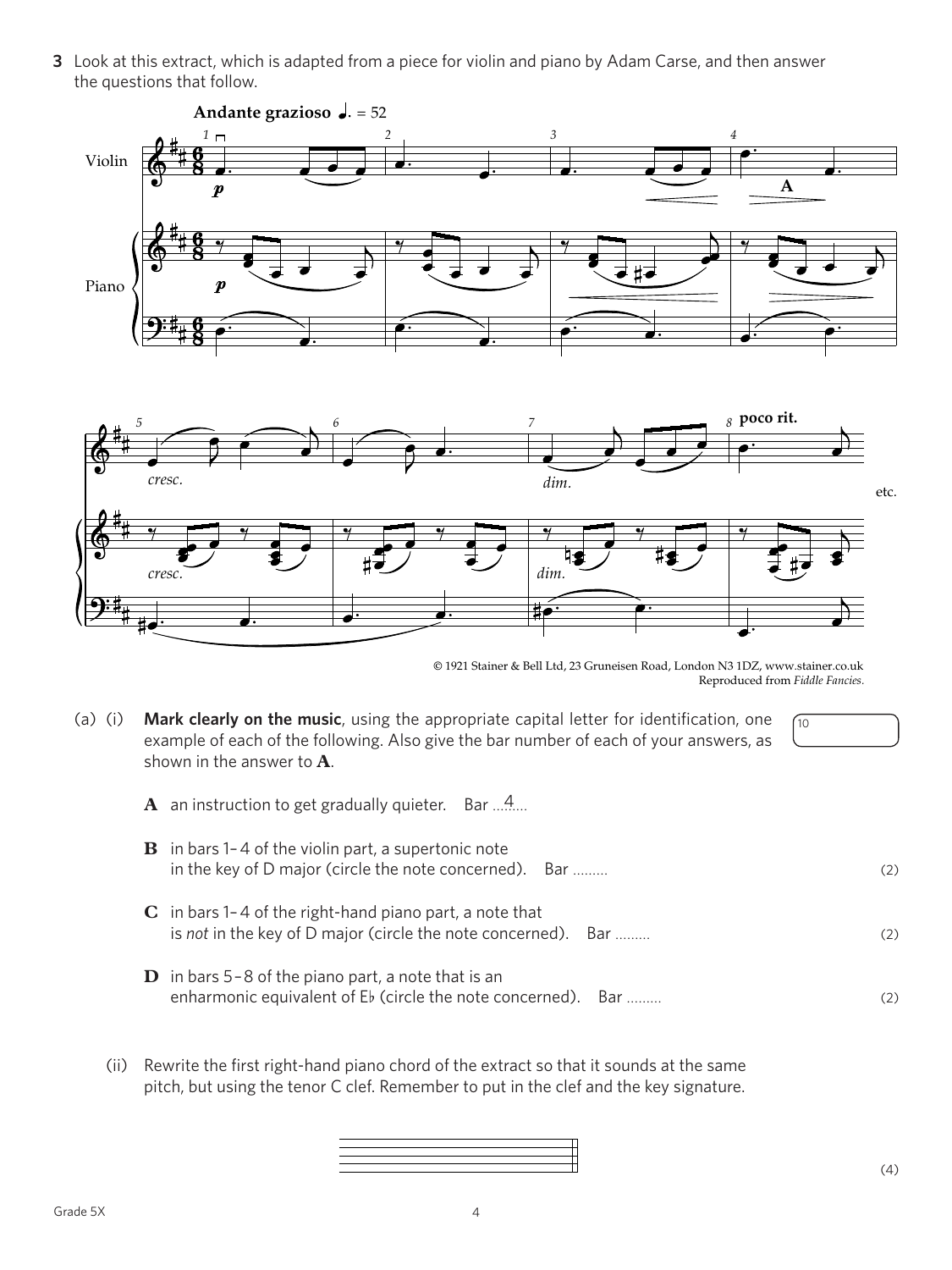| $(b)$ (i) |       | Describe the time signature as:                                                                          | 10              |
|-----------|-------|----------------------------------------------------------------------------------------------------------|-----------------|
|           |       |                                                                                                          |                 |
|           |       |                                                                                                          | (2)             |
|           | (ii)  | Complete the following statement:                                                                        |                 |
|           |       | The violin is the highest-sounding member of<br>the string family of orchestral instruments, and         | (2)             |
|           | (iii) | Now name a different family of standard orchestral instruments and state its<br>highest-sounding member. |                 |
|           |       | Family                                                                                                   | (4)             |
|           |       | (iv) Give the meaning of $\blacksquare$ (violin, bar 1).                                                 |                 |
|           |       |                                                                                                          | (2)             |
| (c)       | (i)   | Tick one box for each term.                                                                              | 10 <sup>°</sup> |
|           |       | <b>Andante</b> means:<br>grazioso means:                                                                 |                 |
|           |       | playful, merry<br>quick                                                                                  |                 |
|           |       | at a medium speed<br>majestic                                                                            |                 |
|           |       | slow<br>graceful                                                                                         |                 |
|           |       | gradually getting quicker<br>sweet                                                                       | (4)             |
|           | (ii)  | Answer TRUE Or FALSE to each of the following:                                                           |                 |
|           |       |                                                                                                          | (2)             |
|           |       | All the notes in the left-hand piano part of<br>bars 5-7 can be found in the scale of E major.           | (2)             |
|           |       |                                                                                                          | (2)             |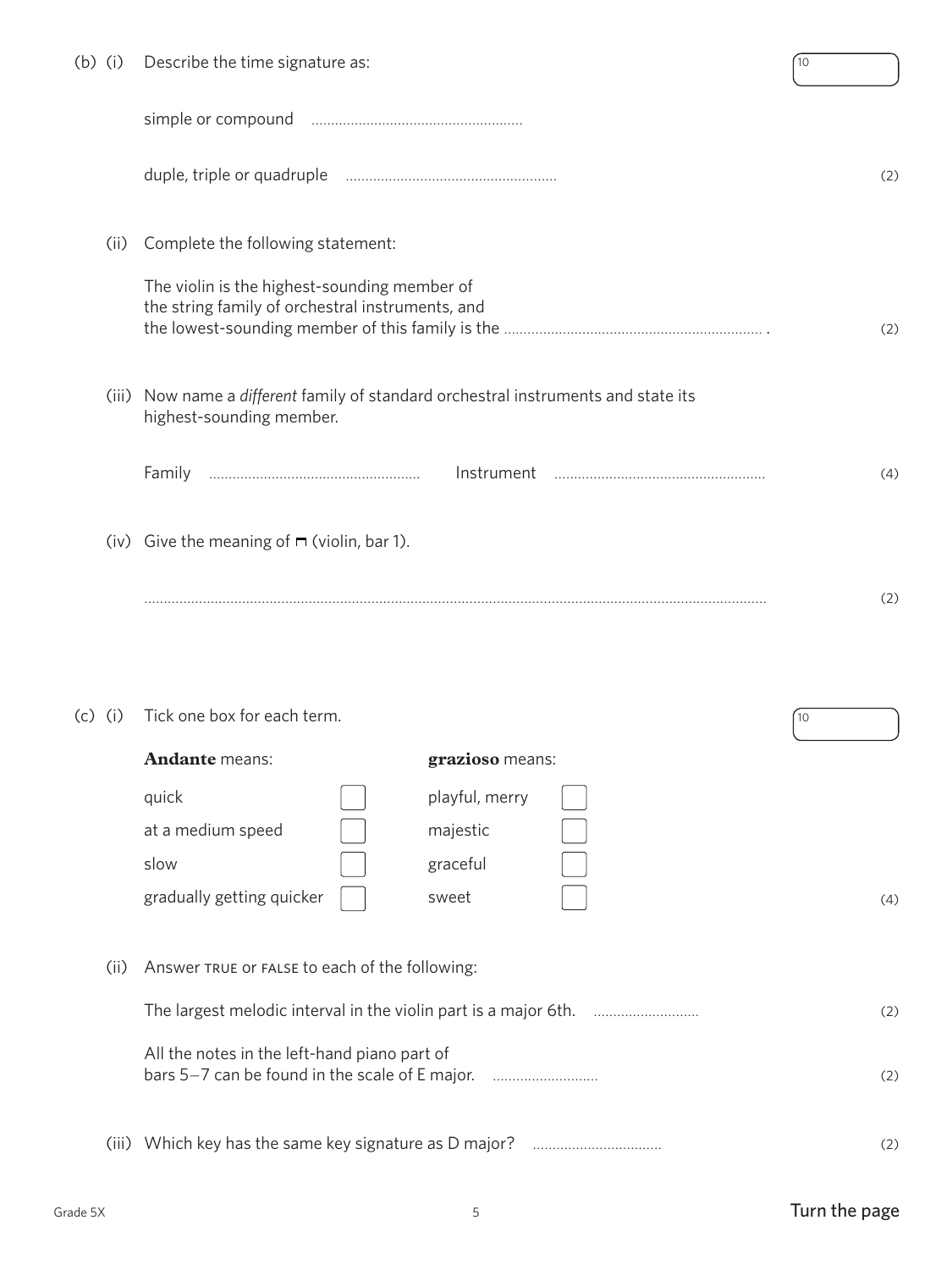**4** (a) Put accidentals in front of the notes that need them to form the scale of Db major. Do *not* use a key signature.



(b) Write the key signature of four sharps and then one octave **ascending** of the **harmonic** minor scale with that key signature. Use semibreves (whole notes), begin on the tonic and remember to put in any necessary additional accidentals.



**5** The following melody is written for horn in F. Transpose it *down* a perfect 5th, as it will sound at concert pitch. Do *not* use a key signature but remember to put in all necessary accidentals.





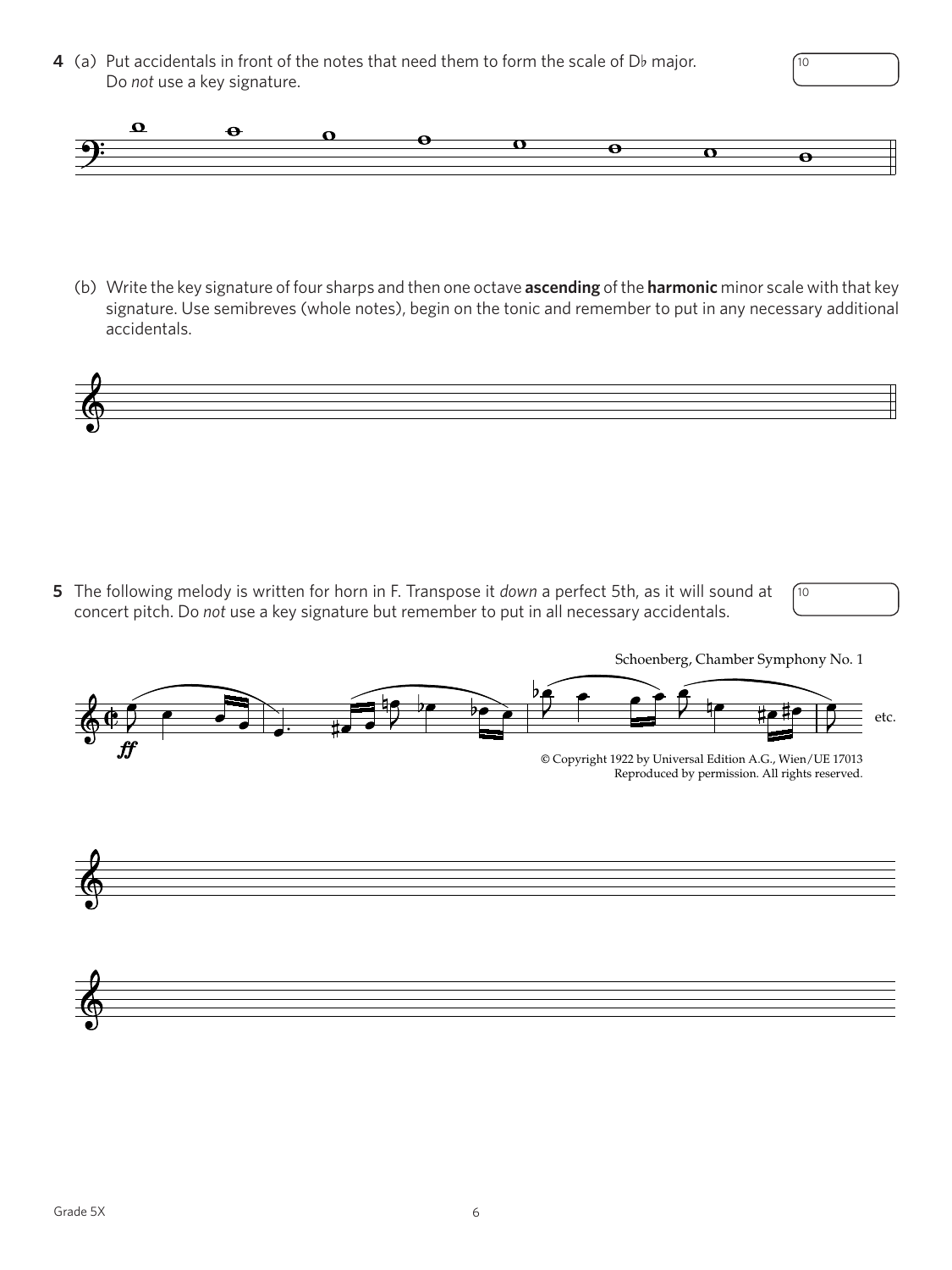**6** Look at this extract and then answer the questions below. 15



(a) Give the technical names (e.g. tonic, supertonic) of each of the notes marked **X** and **Y**. The key is D minor.

| $\mathbf X$ (bar 1) | Λ<br><u>_</u> |
|---------------------|---------------|
| $Y$ (bar 2)         | Λ             |

(b) Rewrite bar 1 in notes of *half the value*. Remember to include the new time signature.



(c) Rewrite the first note of bar 4 so that it sounds at the same pitch, but using the alto C clef. Remember to put in the clef and the key signature.

 $\begin{array}{|c|c|c|c|c|}\hline \multicolumn{1}{|c|}{\textbf{1}} & \multicolumn{1}{|c|}{\textbf{2}} & \multicolumn{1}{|c|}{\textbf{3}} \\ \hline \multicolumn{1}{|c|}{\textbf{4}} & \multicolumn{1}{|c|}{\textbf{5}} & \multicolumn{1}{|c|}{\textbf{6}} & \multicolumn{1}{|c|}{\textbf{5}} & \multicolumn{1}{|c|}{\textbf{6}} & \multicolumn{1}{|c|}{\textbf{6}} \\ \hline \multicolumn{1}{|c|}{\textbf{5}} & \multicolumn{1}{|c|}{\textbf{$ 

7

(d) Tick one box for each term.

slow and  $\vert \ \vert$  with force moderately with vigour lively with expression